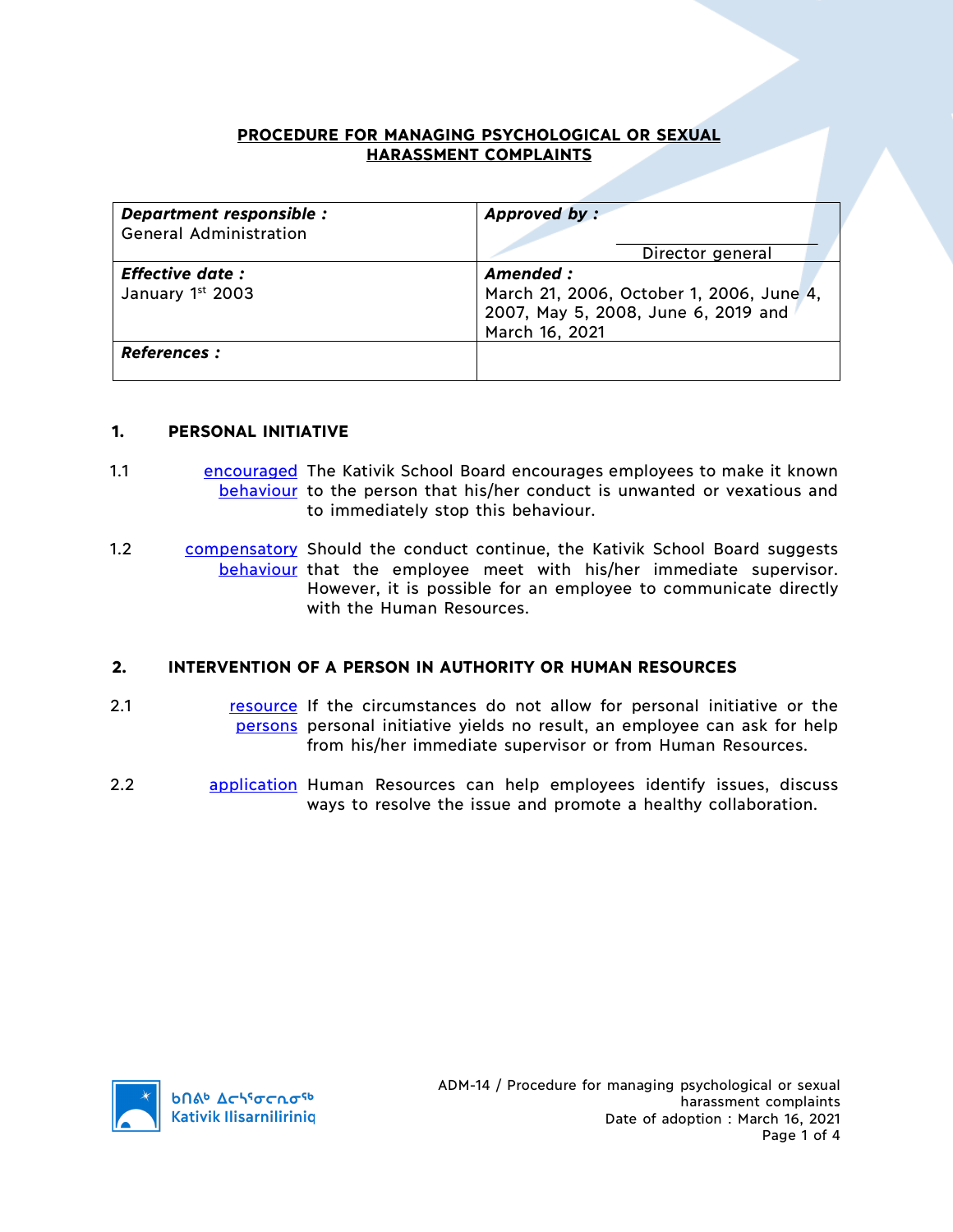- 2.3 information At the initial meeting with an employee who believes he/she has been the victim of harassment, the following information must be communicated to him/her:
	- a) A copy of the policy and procedure;
	- b) The possibility of resolving the situation informally or through mediation;
	- c) The right to file a formal complaint;
	- d) The availability of resources;
	- e) The right to be represented by a person of his/her choice other than a potential witness at any stage of the complaint process.

# **3. MEDIATION**

3.1 application At any time, the mediation process can be used when everyone involved is in agreement.

> This process aims to achieve mutually satisfactory solutions in the presence of an impartial mediator. All discussions in the course of mediation must remain confidential.

# **4. FILING A COMPLAINT**

- 4.1 conduct Employees are encouraged to report any situation as soon as they believe to be the victim of harassment so that the Kativik School Board can promptly intervene and properly perform their obligation of preventing and stopping harassment.
- 4.2 delay Employees can file a complaint within two years of the last incidence of harassment. Even though the Kativik School Board encourages the complainant to express themselves freely, whenever possible, a Harassment Complaint Form (Appendix B of the Policy) should be completed.

Every person who receives a complaint must forward it without delay to the Human Resources.

The complaint management process must be completed within a reasonable time.

### **5. PRELIMINARY ANALYSIS**

5.1 **purpose** The Human Resources, or the person so designated, conducts a preliminary analysis of the complaint upon receipt, to determine whether the allegations may reasonably constitute harassment if proven, or constitutes a frivolous claim or complaint that has no serious purpose or value.

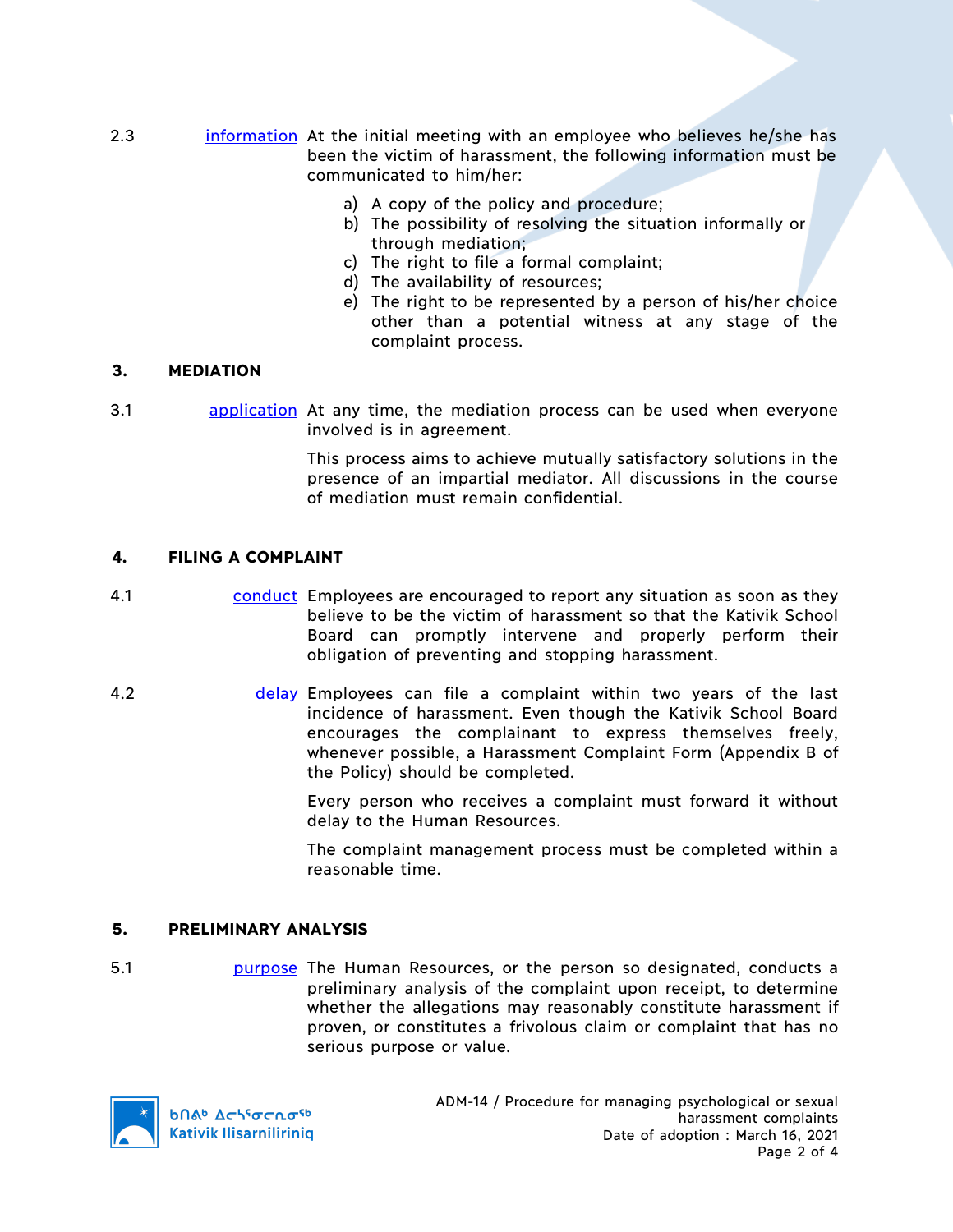This analysis aims to assess the relevance of conducting an investigation under the provisions of the Act respecting labour standards. It consists in determining if the allegations can be considered harassment according to the criteria contained in the definition of psychological and sexual harassment provided for in the Act respecting labour standards :

- Vexatious behavior (inappropriate, humiliating or offensive);
- Hostile or unwanted conduct, verbal comments, actions or gestures;
- The repeated nature of the acts;
- Undermines a person's dignity or psychological or physical integrity;
- A harmful work environment.

A single serious incidence of such behaviour that has a lasting effect may also constitute harassment.

- 5.2 **qualifying** A complaint is admissible when it is filed within the last 2 years period of the last incidence of harassment.
- 5.3 **butcher and of the preliminary analysis, if the reported facts do not** measures constitute harassment, the Human Resources will notify the complainant. In such a case, even if the complaint is not admissible, other steps may be necessary to resolve the situation denounced and prevent harassment. The Human Resources or the person so designated can:
	- Consider other ways to resolve the situation;
	- Propose mediation if the context is indicated;
	- Refer the complainant, as needed, to the appropriate resources or authorities.

# **6. INVESTIGATION**

6.1 application The immediate supervisor of the complainant and the person whose behaviour is in question are notified of the filing of an admissible complaint.

> When the facts alleged constitute harassment, an investigation is conducted as soon as possible to:

- a) Obtain a version of the facts from the complainant and relevant witnesses;
- b) Examine all other elements of relevant evidence;



**b** *Δε*λίσερσ<sup>ς</sup> **Kativik Ilisarniliriniq**